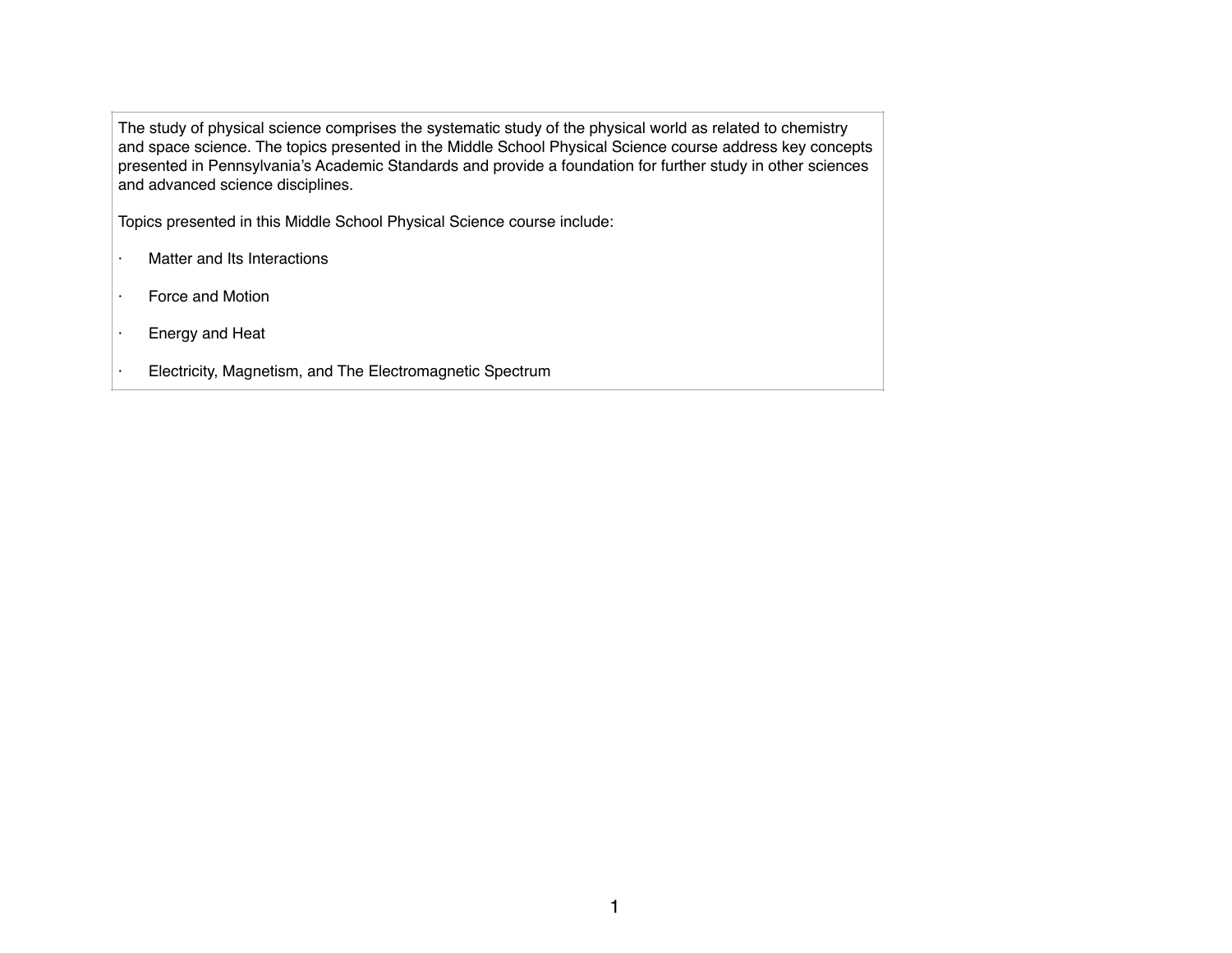|                                                             |                                                                                                                                                                                                                                                                                                                                                                                                                                                                | <b>MS Physical Science</b>                                                                                          |                                                                                 |                                                                          |                                                          |                    |  |  |
|-------------------------------------------------------------|----------------------------------------------------------------------------------------------------------------------------------------------------------------------------------------------------------------------------------------------------------------------------------------------------------------------------------------------------------------------------------------------------------------------------------------------------------------|---------------------------------------------------------------------------------------------------------------------|---------------------------------------------------------------------------------|--------------------------------------------------------------------------|----------------------------------------------------------|--------------------|--|--|
| <b>Module Title</b>                                         | <b>Message</b>                                                                                                                                                                                                                                                                                                                                                                                                                                                 | Assignment / Call<br>to Action (200<br><b>Character Max)</b>                                                        | Resource /<br><b>URL</b>                                                        | Info about the URL<br>(published on the "i"<br>button of a resource/url) | Internal<br>Notes (not<br>published<br>to the<br>course) | Copyright<br>Notes |  |  |
| Module I:<br><b>Matter &amp; Its</b><br><b>Interactions</b> | This module will focus on three big ideas of physical science:<br>--Matter can be understood in terms of the types of atoms present and the interactions both between and within atoms.<br>--Interactions of objects or systems of objects can be predicted and explained using the concept of transfer of energy from one<br>object or system of objects to another.<br>--Changes in both matter and energy occur during interactions of atoms and molecules. |                                                                                                                     |                                                                                 |                                                                          |                                                          |                    |  |  |
|                                                             | Students will focus on the following essential questions:<br>--How can one explain the structure, properties, and interactions of matter?<br>--How can one explain and predict interactions between objects and within systems of objects?<br>--How are matter and energy related and transferred?<br>--How are atoms and molecules changed during chemical reactions?                                                                                         |                                                                                                                     |                                                                                 |                                                                          |                                                          |                    |  |  |
| Properties and<br><b>Structure of Matter</b>                | In this lesson, you will explore the notion that all substances are made from approximately 100 different types of atoms, which<br>combine with one another in various ways to form molecules.<br>3.2.7.A1,<br>3.2.7.A2,<br>3.2.7.B1,<br>3.2.7.B2,                                                                                                                                                                                                             |                                                                                                                     |                                                                                 |                                                                          |                                                          |                    |  |  |
|                                                             |                                                                                                                                                                                                                                                                                                                                                                                                                                                                | <b>EXPLORE</b> the<br>interactive periodic<br>table as you<br>WATCH Chapter 5: nova-<br>"Hunting Elements<br>video. | https://<br>itunes.apple.<br>com/us/app/<br>elements/<br>id512772649<br>$?mt=8$ |                                                                          |                                                          |                    |  |  |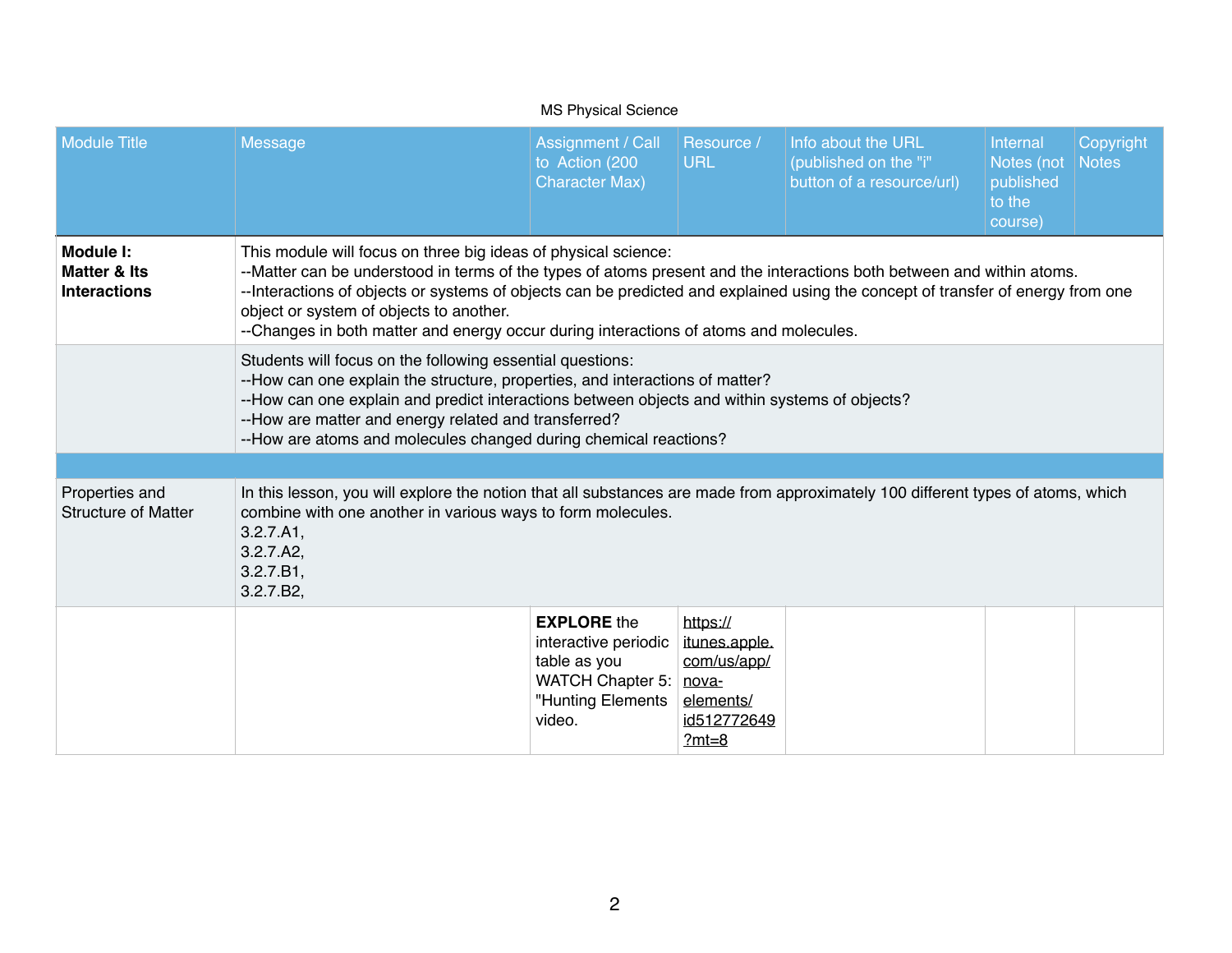| <b>Module Title</b> | <b>Message</b> | <b>Assignment / Call</b><br>to Action (200<br><b>Character Max)</b>                                                                                      | Resource /<br><b>URL</b>                                                                                                                            | Info about the URL<br>(published on the "i"<br>button of a resource/url) | Internal<br>Notes (not<br>published<br>to the<br>course) | Copyright<br><b>Notes</b> |
|---------------------|----------------|----------------------------------------------------------------------------------------------------------------------------------------------------------|-----------------------------------------------------------------------------------------------------------------------------------------------------|--------------------------------------------------------------------------|----------------------------------------------------------|---------------------------|
|                     |                | <b>IDENTIFY</b><br>vocabulary<br>associated with<br>elements,<br>compounds, and<br>mixtures as you<br><b>WATCH this</b><br>podcast.                      | https://<br>itunes.apple.<br>com/us/<br>podcast/<br>elements-<br>compounds-<br>mixtures/<br>id545716446<br>$\overline{.}$<br>i=118230478<br>$&mt=2$ |                                                                          |                                                          |                           |
|                     |                | <b>BUILD</b> atoms and<br>determine the<br>number of atomic<br>particles present in<br>each atom as you<br><b>INTERACT</b> in this<br>online simulation. | https://<br>phet.colorado<br>.edu/sims/<br>html/build-an-<br>atom/latest/<br>build-an-<br>atom_en.html                                              |                                                                          |                                                          |                           |
|                     |                | <b>CONFIRM</b> your<br>understanding of<br>atoms and<br>molecules as you<br><b>CREATE</b> atoms in<br>this app.                                          | https://<br>itunes.apple.<br>com/us/app/<br>nova-<br>elements/<br>id512772649<br>$?mt=8$                                                            |                                                                          |                                                          |                           |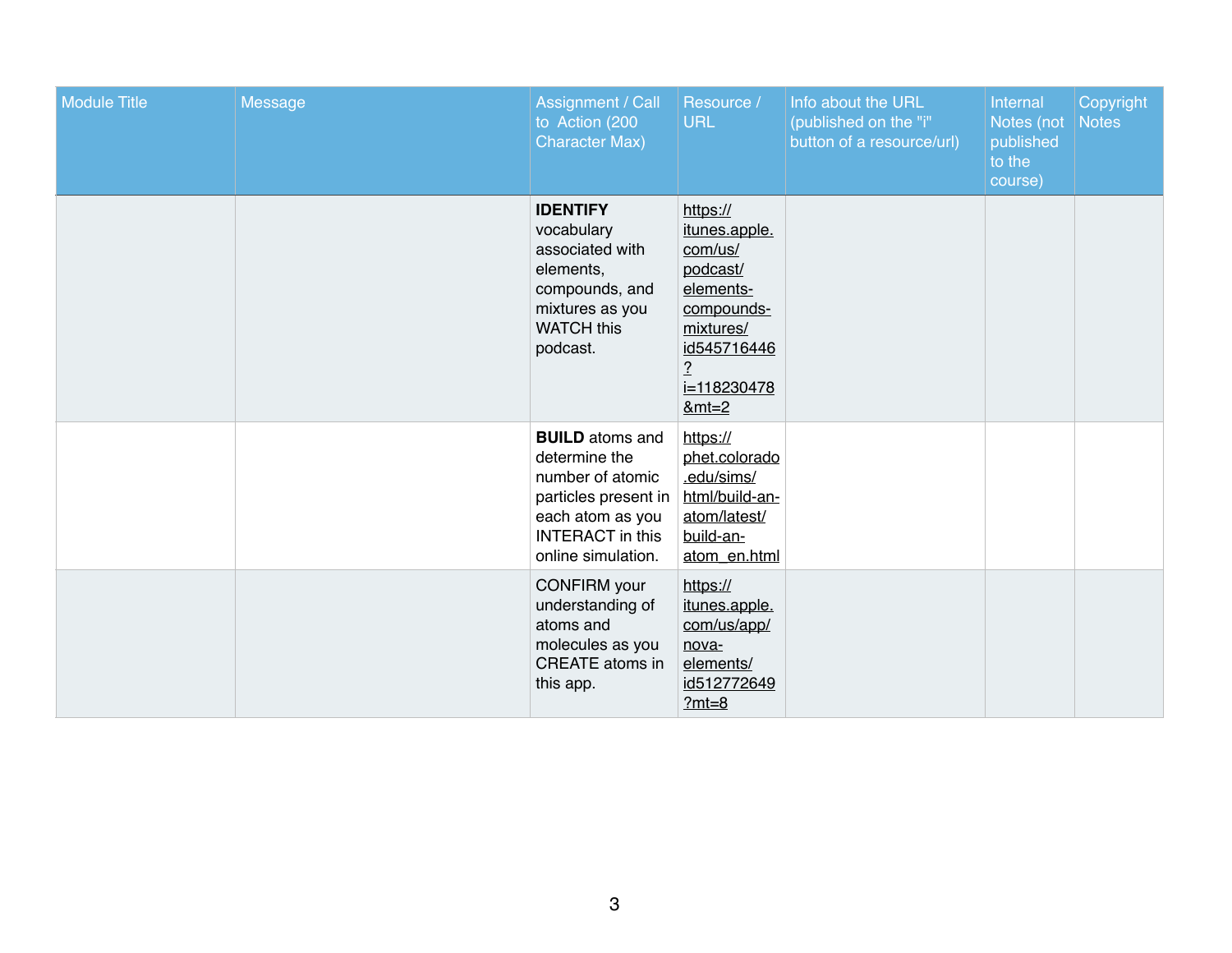| <b>Module Title</b> | <b>Message</b> | Assignment / Call<br>to Action (200<br><b>Character Max)</b>                                                                                                                                          | Resource /<br><b>URL</b>                                                                                                                               | Info about the URL<br>(published on the "i"<br>button of a resource/url) | Internal<br>Notes (not<br>published<br>to the<br>course) | Copyright<br>Notes |
|---------------------|----------------|-------------------------------------------------------------------------------------------------------------------------------------------------------------------------------------------------------|--------------------------------------------------------------------------------------------------------------------------------------------------------|--------------------------------------------------------------------------|----------------------------------------------------------|--------------------|
|                     |                | <b>DEMONSTRATE</b><br>how hydrogen and<br>oxygen atoms<br>make a molecule<br>and <b>EXPLAIN</b><br>whether your<br>molecule is an<br>element or<br>compound with<br><b>Explain Everything</b><br>app. | https://<br>itunes.apple.<br>com/us/app/<br>explain-<br>everything/<br>id431493086<br>$?mt=8$                                                          |                                                                          |                                                          |                    |
|                     |                | <b>DISTINGUISH</b><br>between<br>movement of<br>molecules and<br>atoms in the solid,<br>liquid, and gas<br>state as you<br><b>WATCH this</b><br>podcast.                                              | https://<br>itunes.apple.<br>com/us/<br>podcast/<br>explaining-<br>thermal-<br>energy/<br>id558827492<br>$\frac{2}{1}$<br>i=120212551<br><u>&amp;m</u> |                                                                          |                                                          |                    |
|                     |                | <b>REVIEW</b><br>properties of<br>matter vocabulary<br>as you USE the<br>quizlet site.                                                                                                                | https://<br>quizlet.com/<br>11946128/<br>flashcards                                                                                                    |                                                                          |                                                          |                    |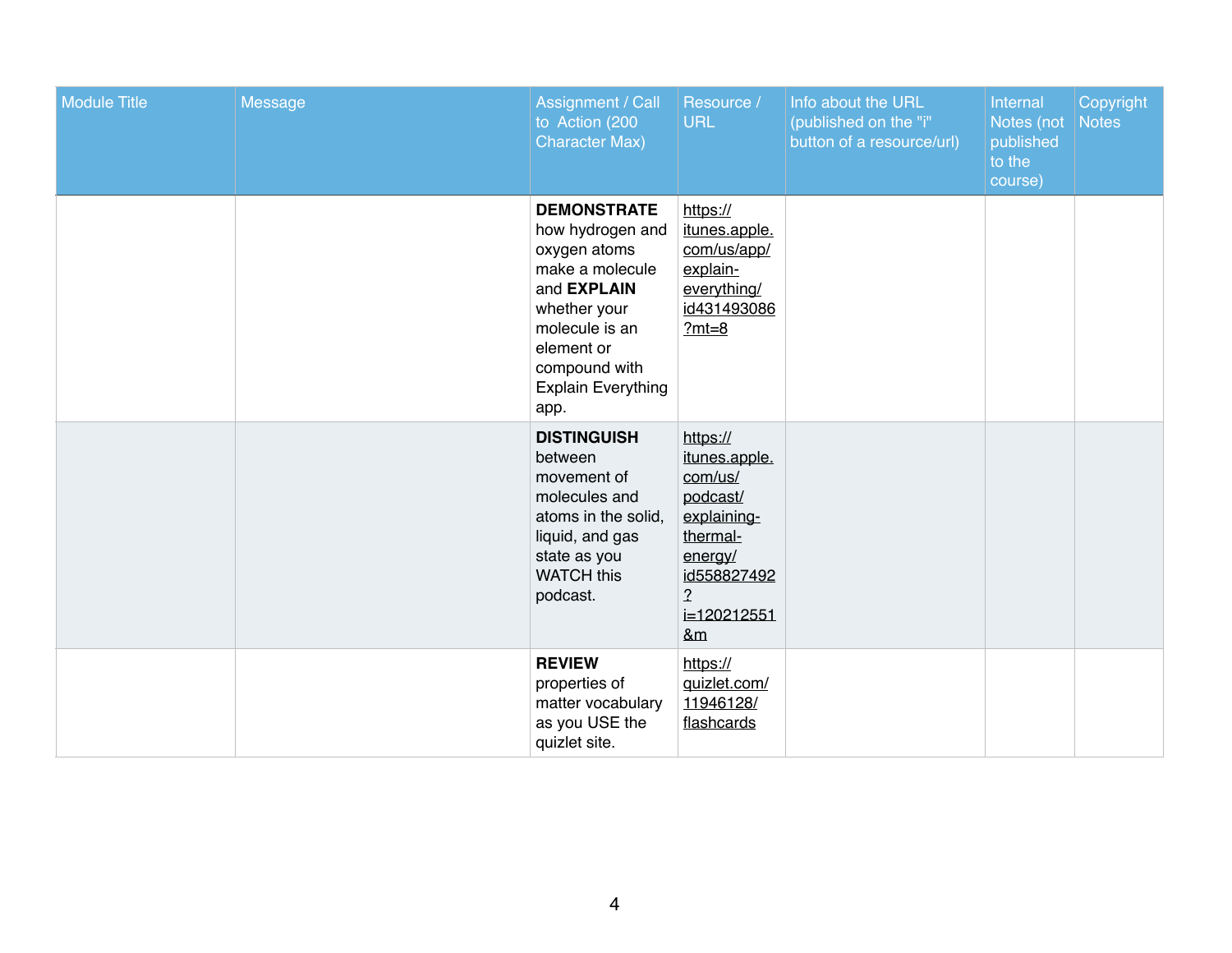| <b>Module Title</b> | <b>Message</b> | <b>Assignment / Call</b><br>to Action (200<br><b>Character Max)</b>                                                                                           | Resource /<br><b>URL</b>                                                                                                    | Info about the URL<br>(published on the "i"<br>button of a resource/url) | Internal<br>Notes (not<br>published<br>to the<br>course) | Copyright<br>Notes |
|---------------------|----------------|---------------------------------------------------------------------------------------------------------------------------------------------------------------|-----------------------------------------------------------------------------------------------------------------------------|--------------------------------------------------------------------------|----------------------------------------------------------|--------------------|
|                     |                | <b>DEMONSTRATE</b><br>knowledge of<br>elements,<br>compounds and<br>mixtures through<br>as you<br><b>COMPLETE this</b><br>short quiz.                         | http://<br>www.mrwigg<br>ersci.com/<br>chem/<br>tutorials/ch3-<br>rev-pract-<br>classify-<br>matter--<br>blacksburg.ht<br>m |                                                                          |                                                          |                    |
|                     |                | <b>DEMONSTRATE</b><br>your understanding<br>of characteristics of <b>o.uk/Science/</b><br>solids, liquids, and<br>gases as you<br>COMPLETE a<br>venn diagram. | http://<br>www.echalk.c<br>physics/<br>states/<br>VennDiagram<br>statesVenn.ht<br>m <sub>l</sub>                            |                                                                          |                                                          |                    |
|                     |                | <b>DEMONSTRATE</b><br>knowledge of the<br>states of matter as<br>you INTERACT<br>with Science 8<br>app.                                                       | https://<br>itunes.apple.<br>com/us/app/<br>middle-<br>school-<br>science-8th/<br>id504081579<br>$?mt=8$                    |                                                                          |                                                          |                    |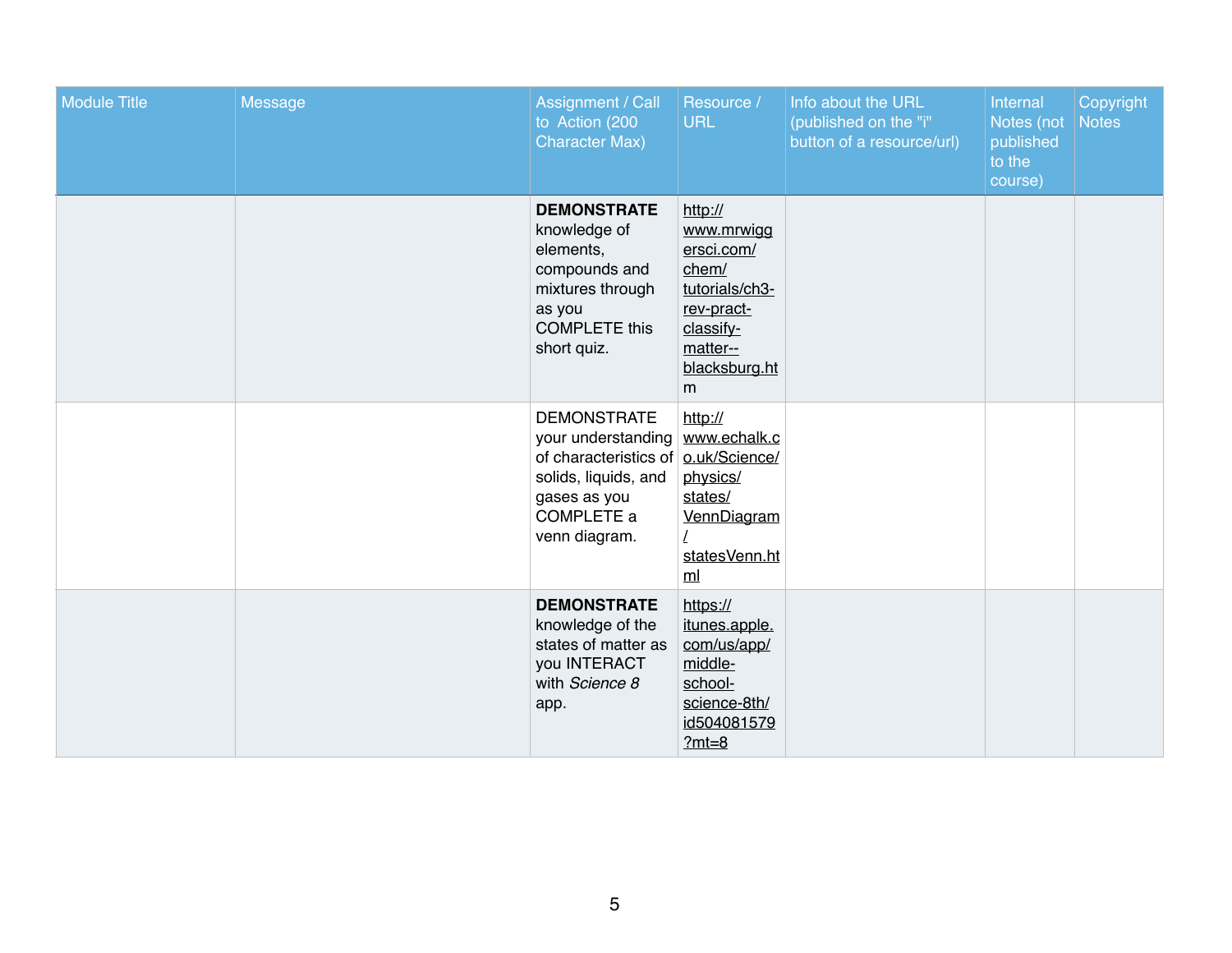| <b>Module Title</b> | <b>Message</b>                                                                                                                                                                                                        | Assignment / Call<br>to Action (200<br><b>Character Max)</b>                                                                                 | Resource /<br><b>URL</b>                                                                                                                                         | Info about the URL<br>(published on the "i"<br>button of a resource/url) | Internal<br>Notes (not<br>published<br>to the<br>course) | Copyright<br><b>Notes</b> |
|---------------------|-----------------------------------------------------------------------------------------------------------------------------------------------------------------------------------------------------------------------|----------------------------------------------------------------------------------------------------------------------------------------------|------------------------------------------------------------------------------------------------------------------------------------------------------------------|--------------------------------------------------------------------------|----------------------------------------------------------|---------------------------|
|                     |                                                                                                                                                                                                                       | <b>DEMONSTRATE</b><br>the difference<br>between solids,<br>liquids, and gases<br>as you CREATE an id377298193<br>iMovie explanation. $2mt=8$ | https://<br><i>itunes.apple.</i><br>com/us/app/<br>imovie/                                                                                                       |                                                                          |                                                          |                           |
|                     |                                                                                                                                                                                                                       |                                                                                                                                              |                                                                                                                                                                  |                                                                          |                                                          |                           |
| Matter & Energy     | In this lesson, you will explore how changes in matter are accompanied by changes in energy and how chemical and physical<br>properties of matter are affected through this energy transfer.<br>3.2.7.A3,<br>3.2.7.B3 |                                                                                                                                              |                                                                                                                                                                  |                                                                          |                                                          |                           |
|                     |                                                                                                                                                                                                                       | <b>DIFFERENTIATE</b><br>between physical<br>and chemical<br>properties and<br>changes as you<br>WATCH this video.                            | https://<br>www.youtube<br>.com/watch?<br>$v = C4pQQQN$<br><u>wy30</u>                                                                                           |                                                                          |                                                          |                           |
|                     |                                                                                                                                                                                                                       | <b>DIFFERENTIATE</b><br>between reactions<br>that release energy<br>and those that<br>store energy as<br>you WATCH this<br>podcast.          | https://<br><i>itunes.apple.</i><br>com/us/<br>podcast/<br>exothermic-<br>endothermic-<br>reactions/<br>id555728901<br>$\frac{2}{1}$<br>$i=119725741$<br>$&mt=2$ |                                                                          |                                                          |                           |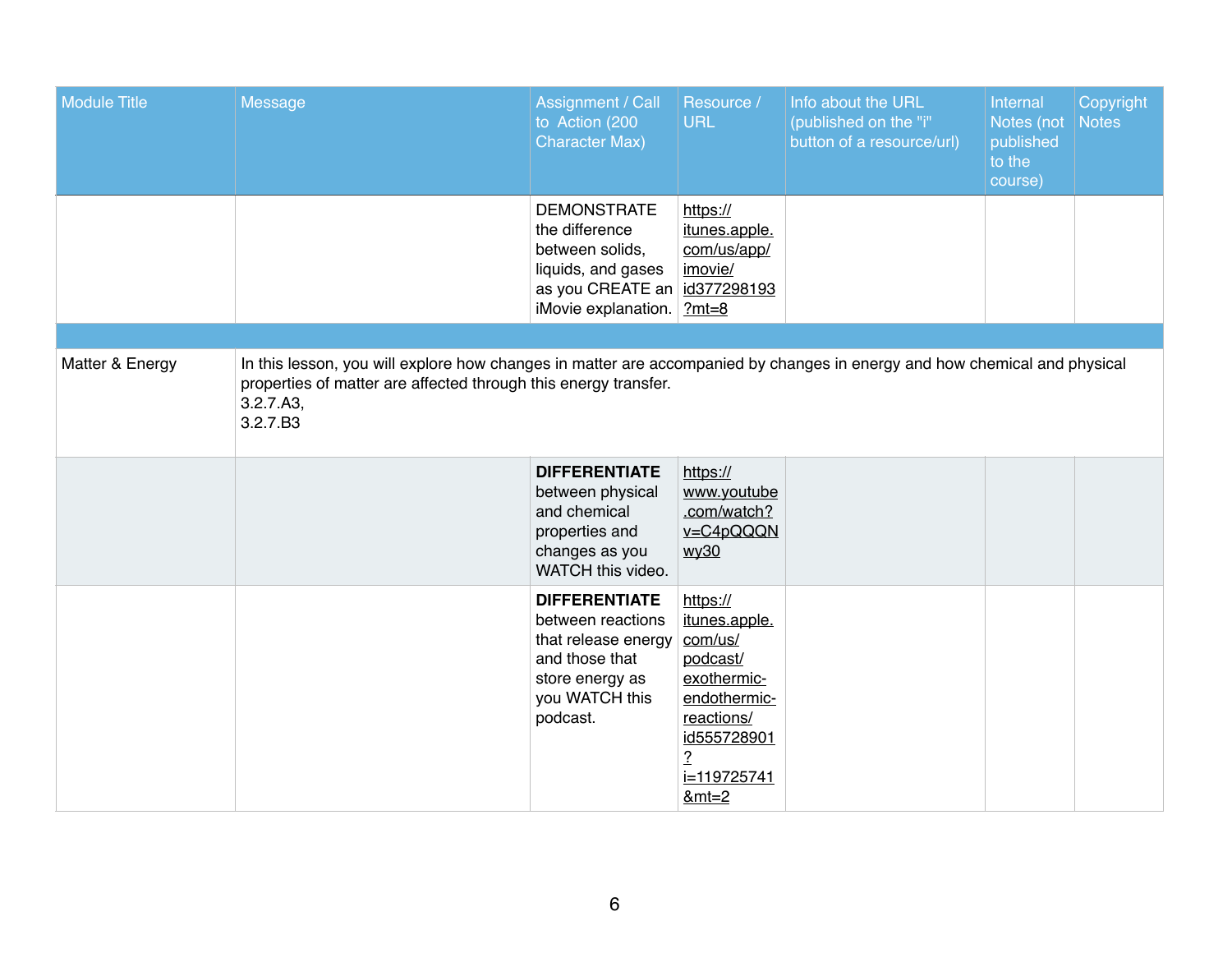| <b>Module Title</b> | <b>Message</b> | <b>Assignment / Call</b><br>to Action (200<br><b>Character Max)</b>                                                                                      | Resource /<br><b>URL</b>                                                                                                                                                                                                                                         | Info about the URL<br>(published on the "i"<br>button of a resource/url) | Internal<br>Notes (not<br>published<br>to the<br>course) | Copyright<br>Notes |
|---------------------|----------------|----------------------------------------------------------------------------------------------------------------------------------------------------------|------------------------------------------------------------------------------------------------------------------------------------------------------------------------------------------------------------------------------------------------------------------|--------------------------------------------------------------------------|----------------------------------------------------------|--------------------|
|                     |                | <b>UNDERSTAND</b><br>how the number of<br>atoms is<br>conserved in a<br>chemical reaction<br>and the mass does<br>not change as you<br>WATCH this video. | https://<br>itunes.apple.<br>com/us/<br>podcast/<br>conservation-<br>mass-engery/<br>id399608858<br>$\frac{2}{1}$<br><u>i=90359532&amp;</u><br>$mt=2$<br>http://<br>www.neok12.<br>com/video/<br>Law-of-<br>Conservation<br>zX567d4e45<br>7d737d7566<br>7b0a.htm |                                                                          |                                                          |                    |
|                     |                | <b>DEMONSTRATE</b><br>understanding of<br>physical and<br>chemical<br>properties as you<br><b>COMPLETE this</b><br>online quiz.                          | http://<br>www.proprofs<br>.com/quiz-<br>school/<br>story.php?<br>title=Matter-<br><u>lts-</u><br>Properties-1                                                                                                                                                   |                                                                          |                                                          |                    |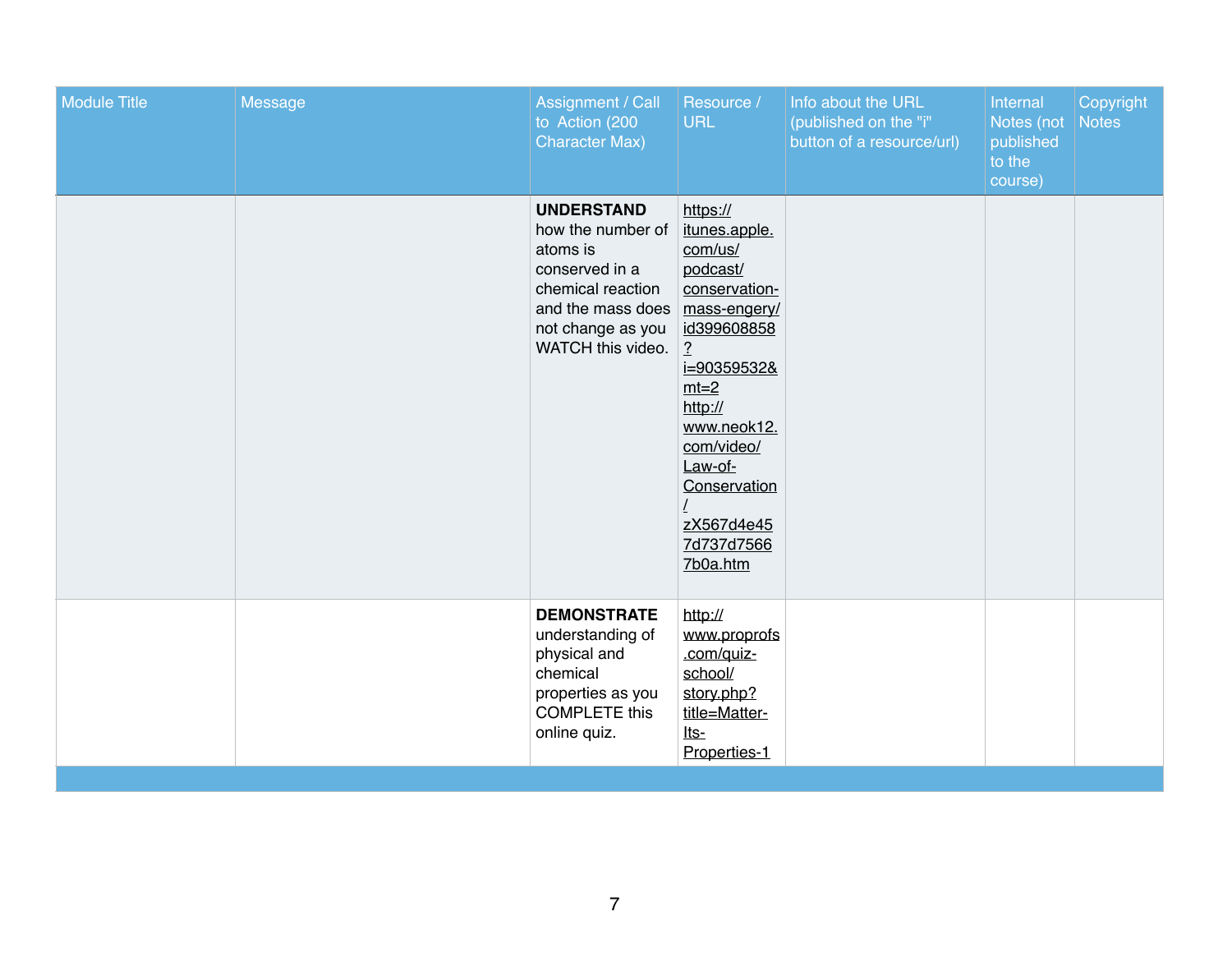| <b>Module Title</b>       | <b>Message</b>                                                                                                                                                             | Assignment / Call<br>to Action (200<br><b>Character Max)</b>                                                                         | Resource /<br><b>URL</b>                                                                                                                                             | Info about the URL<br>(published on the "i"<br>button of a resource/url) | <b>Internal</b><br>Notes (not<br>published<br>to the<br>course) | Copyright<br><b>Notes</b> |
|---------------------------|----------------------------------------------------------------------------------------------------------------------------------------------------------------------------|--------------------------------------------------------------------------------------------------------------------------------------|----------------------------------------------------------------------------------------------------------------------------------------------------------------------|--------------------------------------------------------------------------|-----------------------------------------------------------------|---------------------------|
| <b>Chemical Reactions</b> | In this lesson, you will explore how elements, compounds, and mixtures interact with each other through different types of<br>chemical reactions.<br>3.2.7.A4,<br>3.2.7.B4 |                                                                                                                                      |                                                                                                                                                                      |                                                                          |                                                                 |                           |
|                           |                                                                                                                                                                            | <b>DETERMINE</b> how<br>atoms react to<br>create new<br>substances as you<br><b>WATCH Chapter 6:</b><br>"Hunting<br>Elements."       | https://<br>itunes.apple.<br>com/us/app/<br>nova-<br>elements/<br>id512772649<br>$?mt=8$                                                                             |                                                                          |                                                                 |                           |
|                           |                                                                                                                                                                            | <b>EXPLAIN why</b><br>sodium and<br>chlorine atoms are<br>reactive and neon<br>atoms are not<br>using the Explain<br>Everything app. | https://<br>itunes.apple.<br>com/us/app/<br>explain-<br>everything/<br>id431493086<br>$?mt=8$                                                                        |                                                                          |                                                                 |                           |
|                           |                                                                                                                                                                            | <b>SIMULATE how</b><br>reactions take<br>place as you<br><b>INTERACT with</b><br>the "sandwich"<br>simulator.                        | https://<br>phet.colorado<br>.edu/sims/<br>html/<br>reactants-<br>products-<br>and-leftovers/<br>latest/<br>reactants-<br>products-<br>and-<br>leftovers_en.<br>html |                                                                          |                                                                 |                           |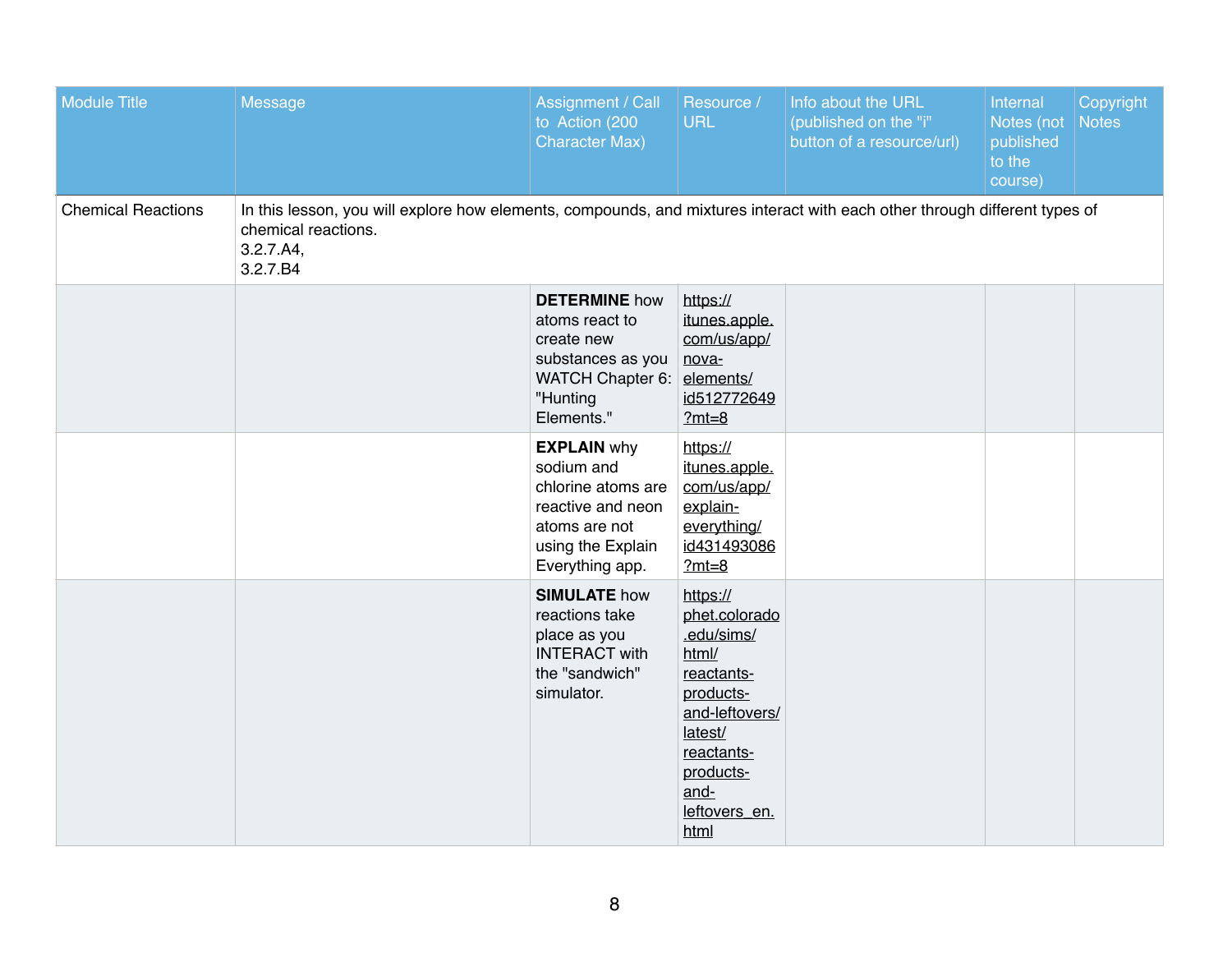| Module Title | Message | Assignment / Call<br>to Action (200<br><b>Character Max)</b>                                                         | Resource /<br><b>URL</b>                                                                                                                                             | Info about the URL<br>(published on the "i"<br>button of a resource/url) | <b>Internal</b><br>Notes (not<br>published<br>to the<br>course) | Copyright<br>Notes |
|--------------|---------|----------------------------------------------------------------------------------------------------------------------|----------------------------------------------------------------------------------------------------------------------------------------------------------------------|--------------------------------------------------------------------------|-----------------------------------------------------------------|--------------------|
|              |         | <b>PRACTICE</b><br>performing<br>chemical reactions<br>as you INTERACT<br>with the Goreact<br>and Chemcrafter<br>app | https://<br>itunes.apple.<br>com/us/app/<br>goreact/<br>id649585694<br>$?mt=8$<br>https://<br>itunes.apple.<br>com/us/app/<br>chemcrafter/<br>id839552862<br>$?mt=8$ |                                                                          |                                                                 |                    |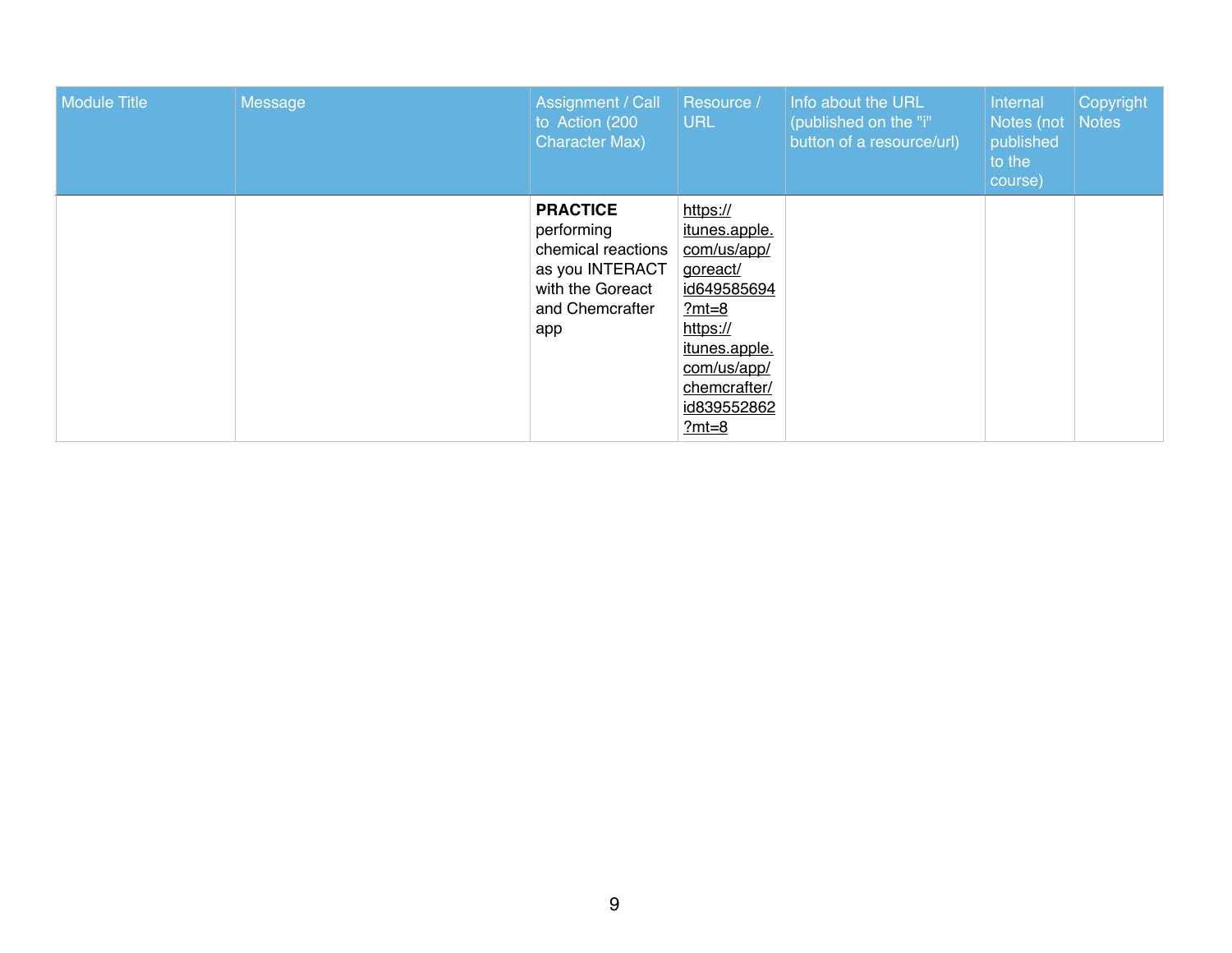## MS Physical Science

| <b>Module Title</b>                     | <b>Message</b>                                                                                                                                                                                                                                                                                                           | <b>Assignment / Call</b><br>to Action (200<br><b>Character Max)</b>                              | Resource /<br><b>URL</b>                                                                                             | Info about the<br>URL (published   (not published<br>on the "i"<br>button of a<br>resource/url) | <b>Internal Notes</b><br>to the course) | Copyright<br><b>Notes</b> |  |  |
|-----------------------------------------|--------------------------------------------------------------------------------------------------------------------------------------------------------------------------------------------------------------------------------------------------------------------------------------------------------------------------|--------------------------------------------------------------------------------------------------|----------------------------------------------------------------------------------------------------------------------|-------------------------------------------------------------------------------------------------|-----------------------------------------|---------------------------|--|--|
| Module II:<br><b>Force &amp; Motion</b> | This module will focus on three big ideas of physical science:<br>--Forces can cause changes in motion.<br>--Motion can be described in terms of displacement, velocity, and acceleration.<br>--Mass is related to an object's ability to change its motion.                                                             |                                                                                                  |                                                                                                                      |                                                                                                 |                                         |                           |  |  |
|                                         | Students will focus on the following essential questions:<br>--What characteristic of forces must be present for an object to experience a change in motion?<br>--How does the mass of an object affects its inertia?<br>--How can the motion of an object be described in terms of its position and change in position? |                                                                                                  |                                                                                                                      |                                                                                                 |                                         |                           |  |  |
|                                         |                                                                                                                                                                                                                                                                                                                          |                                                                                                  |                                                                                                                      |                                                                                                 |                                         |                           |  |  |
| <b>Forces and Motion</b>                | In this lesson, you will explore the interaction of forces on an object and be able to describe the motion of objects based on<br>characteristics of the object's position and change in position.<br>3.2.7.B1,<br>3.2.7.B <sub>2</sub>                                                                                  |                                                                                                  |                                                                                                                      |                                                                                                 |                                         |                           |  |  |
|                                         |                                                                                                                                                                                                                                                                                                                          | <b>DISCOVER how</b><br>gravity plays a<br>part in movement<br>as you WATCH a<br>video on gravity | http://<br>www.pbslearni<br>ngmedia.org/<br>resource/<br>wlvt07-<br>arthum.gravity/<br>gravity-of-the-<br>situation/ |                                                                                                 |                                         |                           |  |  |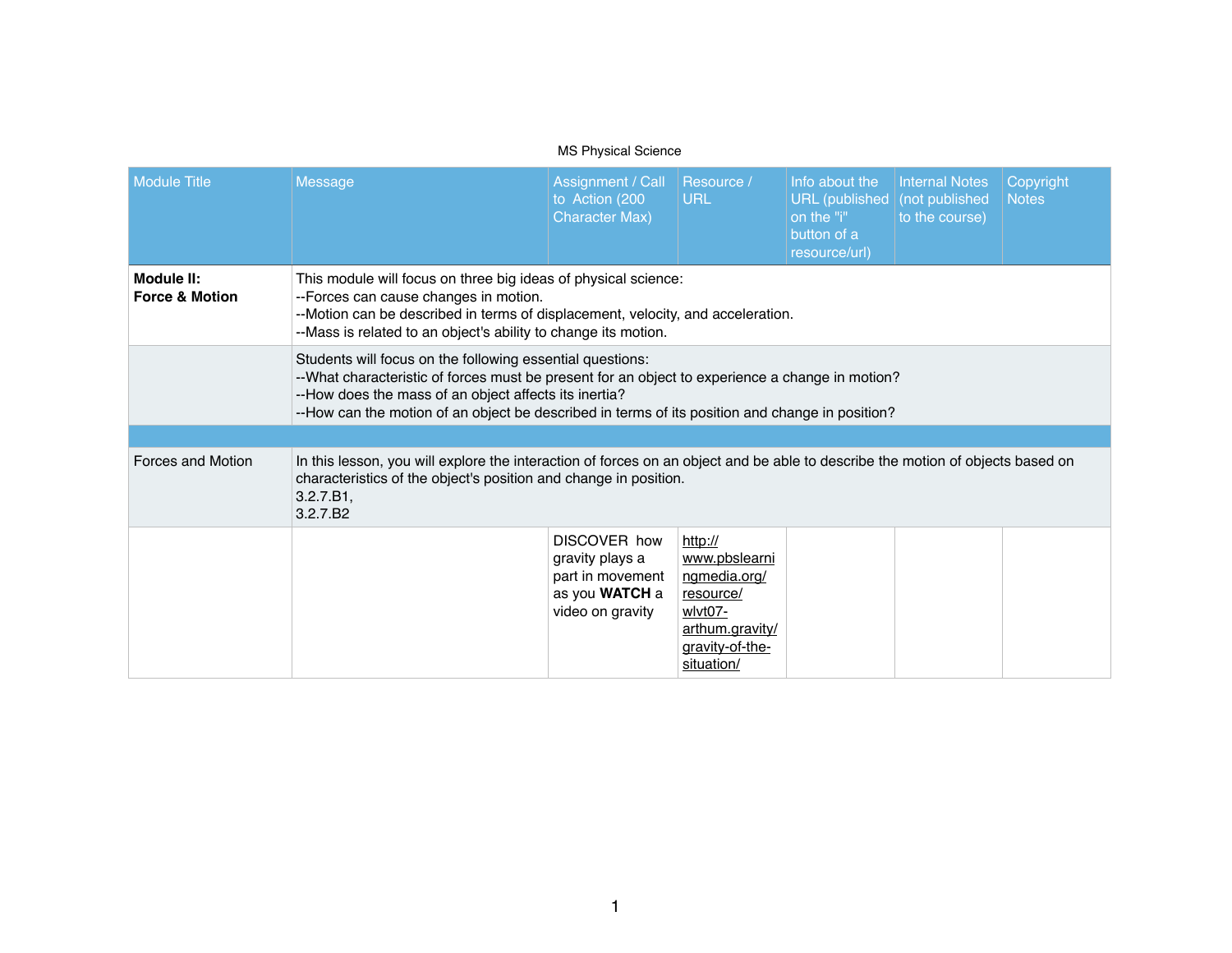| <b>Module Title</b> | <b>Message</b> | <b>Assignment / Call</b><br>to Action (200<br><b>Character Max)</b>                                               | Resource /<br><b>URL</b>                                                                                                     | Info about the<br>URL (published)<br>on the "i"<br>button of a<br>resource/url) | <b>Internal Notes</b><br>(not published<br>to the course) | Copyright<br><b>Notes</b> |
|---------------------|----------------|-------------------------------------------------------------------------------------------------------------------|------------------------------------------------------------------------------------------------------------------------------|---------------------------------------------------------------------------------|-----------------------------------------------------------|---------------------------|
|                     |                | <b>EXPLAIN</b><br><b>Newton's Laws</b><br>after watching<br>podcasts as you<br><b>WATCH this</b><br>podcast.      | https://<br>itunes.apple.co<br>m/us/podcast/<br>episode-1-<br>newtons-1st-<br>law/<br>id504844653?<br>i=122864819&<br>$mt=$  |                                                                                 |                                                           |                           |
|                     |                | <b>IDENTIFY</b><br>examples of<br>Newton's 1st Law<br>in everyday life<br>and you WATCH a<br>podcast              | https://<br>itunes.apple.co<br>m/us/podcast/<br>episode-2-<br>newtons-2nd-<br>law/<br>id504844653?<br>i=111180563&<br>$mt=2$ |                                                                                 |                                                           |                           |
|                     |                | <b>IDENTIFY</b><br>examples of<br>Newton's 2nd Law<br>in everyday life<br>and you WATCH a newtons-3rd-<br>podcast | https://<br>itunes.apple.co<br>m/us/podcast/<br>episode-3-<br>law/<br>id504844653?<br><u>i=111808119&amp;</u><br>$mt=2$      |                                                                                 |                                                           |                           |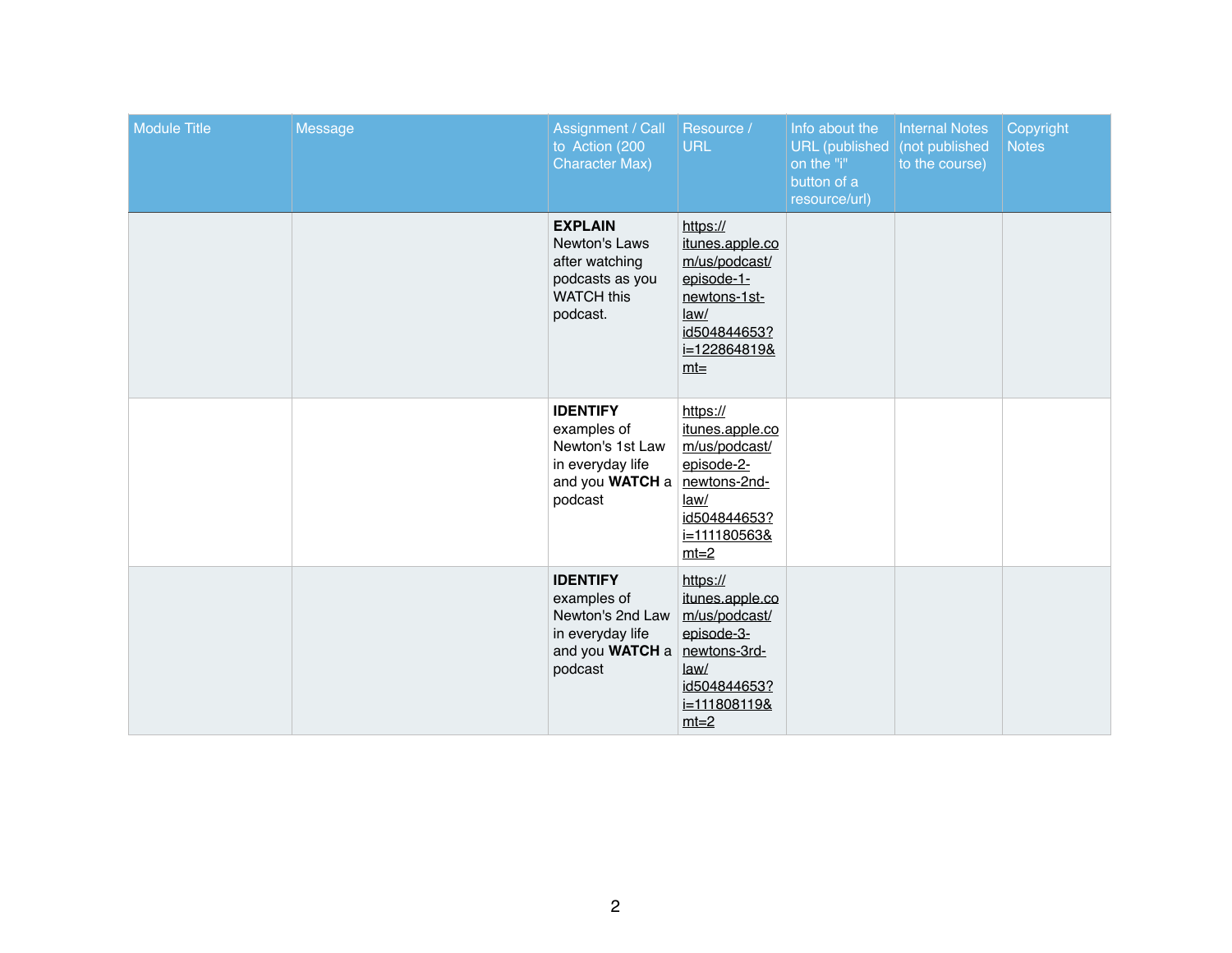| <b>Module Title</b> | <b>Message</b> | <b>Assignment / Call</b><br>to Action (200<br><b>Character Max)</b>                                                                                                | Resource /<br><b>URL</b>                                                                                          | Info about the<br>URL (published<br>on the "i"<br>button of a<br>resource/url) | <b>Internal Notes</b><br>(not published<br>to the course) | Copyright<br><b>Notes</b> |
|---------------------|----------------|--------------------------------------------------------------------------------------------------------------------------------------------------------------------|-------------------------------------------------------------------------------------------------------------------|--------------------------------------------------------------------------------|-----------------------------------------------------------|---------------------------|
|                     |                | <b>EXPLORE</b> how a<br>net force is<br>created and how<br>motion is impacted forces-and-<br>by the net force as<br>you <b>INTERACT</b><br>with this<br>simulation | https://<br>phet.colorado.e<br>du/sims/html/<br>motion-basics/<br>latest/forces-<br>and-motion-<br>basics en.html |                                                                                |                                                           |                           |
|                     |                | <b>ASSESS your</b><br>understanding of<br>forces as you<br>complete a quiz.                                                                                        | https://<br>itunes.apple.co<br>m/us/app/<br>forces-motion-<br>hd/<br>id825460200?<br>$mt=8$                       | Cost: \$1.99                                                                   |                                                           |                           |
|                     |                | <b>CREATE</b> a one-<br>page "reference<br>sheet" for<br>Newton's Three<br>Laws using the<br><b>Explain Everything</b><br>app.                                     | https://<br>itunes.apple.co<br>m/us/app/<br>explain-<br>everything/<br>id431493086?<br>$mt = 8$                   |                                                                                |                                                           |                           |
|                     |                | <b>EXPLAIN how</b><br>distance and mass<br>affect each force<br>using the as you<br>CREATE a poster<br>with the Glogster<br>App.                                   | https://<br>itunes.apple.co<br>m/us/app/<br>glogster/<br>id907433564?<br>$mt = 8$                                 |                                                                                |                                                           |                           |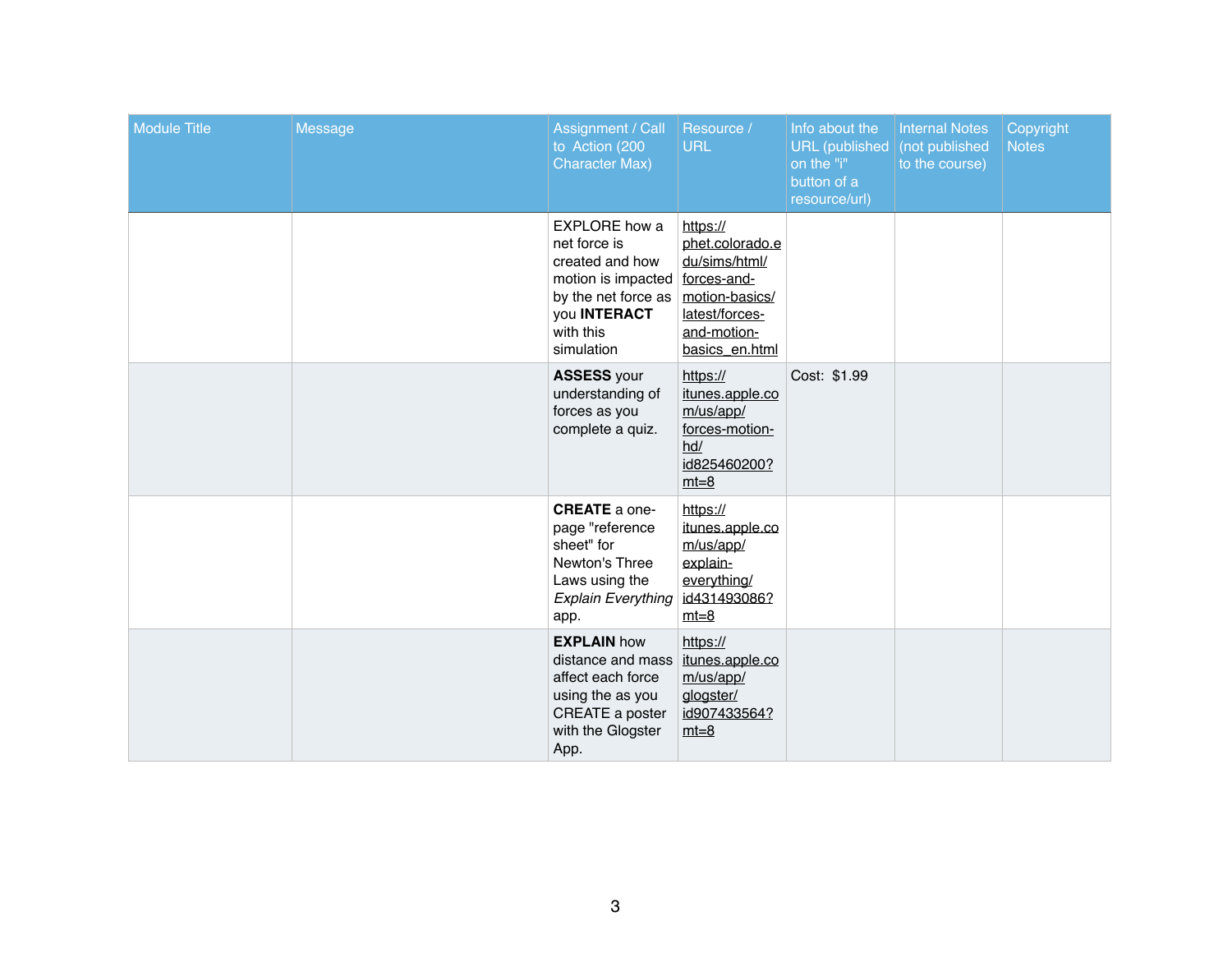| <b>Module Title</b> | <b>Message</b> | Assignment / Call<br>to Action (200<br><b>Character Max)</b>                                                                                               | <b>Resource /</b><br><b>URL</b>                                                                                                                            | Info about the<br><b>URL</b> (published<br>on the "i"<br>button of a<br>resource/url) | <b>Internal Notes</b><br>(not published<br>to the course) | Copyright<br><b>Notes</b> |
|---------------------|----------------|------------------------------------------------------------------------------------------------------------------------------------------------------------|------------------------------------------------------------------------------------------------------------------------------------------------------------|---------------------------------------------------------------------------------------|-----------------------------------------------------------|---------------------------|
|                     |                | <b>LEARN</b> about<br>types of forces to<br>determine which<br>ones affect objects<br>in various<br>situations as you<br>READ this article.                | http://<br>www.physicscl<br>assroom.com/<br>class/<br>newtlaws/<br>Lesson-2/<br>Types-of-<br><b>Forces</b>                                                 |                                                                                       |                                                           |                           |
|                     |                | <b>TEST</b> your<br>knowledge of<br>forces and their<br>effect on motion<br>as you CREATE<br>free body<br>diagrams using<br>the interactive<br>simulation. | http://<br>www.physicscl<br>assroom.com/<br>Physics-<br>Interactives/<br>Newtons-Laws/<br>Free-Body-<br>Diagrams/<br>Free-Body-<br>Diagram-<br>Interactive |                                                                                       |                                                           |                           |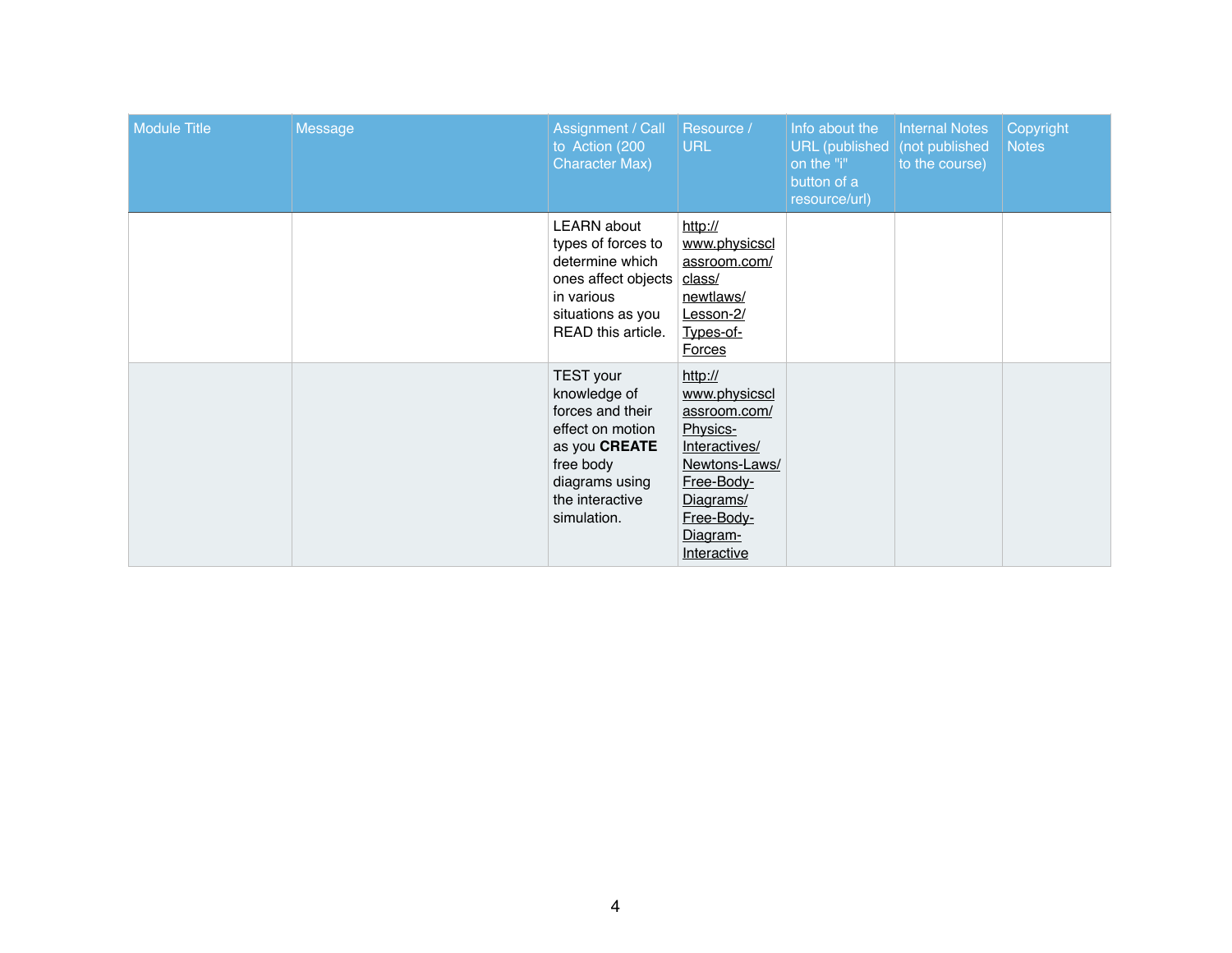|                                                | <b>INIO FIIVSICAL OCIELICE</b>                                                                                                                                                                                                                                                                                              |                                                                                                                                        |                                                                                                                                        |                                                                                  |                                         |                        |  |  |
|------------------------------------------------|-----------------------------------------------------------------------------------------------------------------------------------------------------------------------------------------------------------------------------------------------------------------------------------------------------------------------------|----------------------------------------------------------------------------------------------------------------------------------------|----------------------------------------------------------------------------------------------------------------------------------------|----------------------------------------------------------------------------------|-----------------------------------------|------------------------|--|--|
| <b>Module Title</b>                            | <b>Message</b>                                                                                                                                                                                                                                                                                                              | Assignment / Call   Resource / URL   Info about the<br>to Action (200<br><b>Character Max)</b>                                         |                                                                                                                                        | URL (published<br>on the "i" button $ $ to the course)<br>of a resource/<br>url) | <b>Internal Notes</b><br>(not published | <b>Copyright Notes</b> |  |  |
| <b>Module III:</b><br><b>Energy &amp; Heat</b> | This module will focus on two big ideas of physical science:<br>--Interactions of objects or systems of objects can be predicted and explained using the concept of energy transfer from one<br>object or system of objects to another.<br>--Heat is a type of energy transfer that occurs both between and within objects. |                                                                                                                                        |                                                                                                                                        |                                                                                  |                                         |                        |  |  |
|                                                | Students will focus on the following essential questions:<br>--How is energy transferred and conserved?<br>--What are the three types of energy transfer related to heat?                                                                                                                                                   |                                                                                                                                        |                                                                                                                                        |                                                                                  |                                         |                        |  |  |
|                                                |                                                                                                                                                                                                                                                                                                                             |                                                                                                                                        |                                                                                                                                        |                                                                                  |                                         |                        |  |  |
| <b>Energy Transformation</b>                   | In this lesson, you will explore that energy can be transformed between various forms and will identify how energy of motion<br>(kinetic energy) and energy of position (potential energy) changes as objects experience changes in motion.<br>3.2.7.B2,<br>3.2.8.B2                                                        |                                                                                                                                        |                                                                                                                                        |                                                                                  |                                         |                        |  |  |
|                                                |                                                                                                                                                                                                                                                                                                                             | <b>IDENTIFY</b> where<br>forms of energy<br>exist in everyday<br>life as you <b>READ</b><br>an iBook                                   | https://<br>itunes.apple.co<br>m/us/book/<br>forms-energy-<br>rube-goldberg/<br>id964332735?<br>$mt=11$                                |                                                                                  |                                         |                        |  |  |
|                                                |                                                                                                                                                                                                                                                                                                                             | <b>SUMMARIZE the</b><br>key<br>characteristics of<br>kinetic energy<br>that moving<br>objects exhibit as<br>you WATCH this<br>podcast. | https://<br>itunes.apple.co<br>m/us/podcast/<br>understanding-<br>kinetic-energy/<br>id555728901?<br><u>i=119725742&amp;</u><br>$mt=2$ |                                                                                  |                                         |                        |  |  |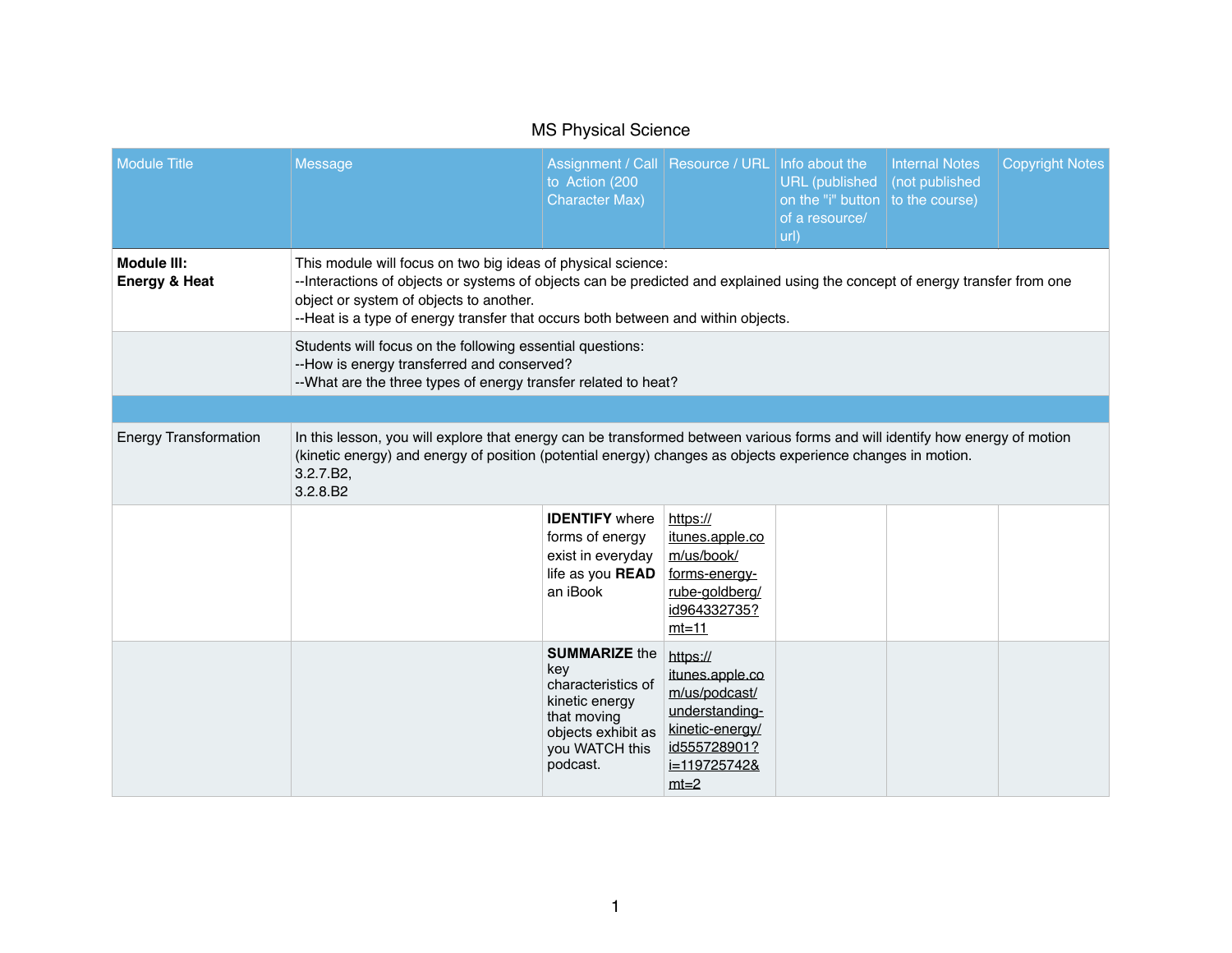| <b>Module Title</b>         | <b>Message</b>                                                                                                                                                                                           | Assignment / Call   Resource / URL   Info about the<br>to Action (200<br><b>Character Max)</b>                                                                                           |                                                                                                                                  | <b>URL</b> (published<br>on the "i" button $ $ to the course)<br>of a resource/<br>url) | <b>Internal Notes</b><br>(not published | <b>Copyright Notes</b> |
|-----------------------------|----------------------------------------------------------------------------------------------------------------------------------------------------------------------------------------------------------|------------------------------------------------------------------------------------------------------------------------------------------------------------------------------------------|----------------------------------------------------------------------------------------------------------------------------------|-----------------------------------------------------------------------------------------|-----------------------------------------|------------------------|
|                             |                                                                                                                                                                                                          | <b>VISUALIZE how</b><br>kinetic, potential,<br>and thermal<br>energy transform<br>as the skater<br>moves through<br>the track as you<br><b>CREATE</b> various<br>skatepark tracks        | https://<br>phet.colorado.e<br>du/sims/html/<br>energy-skate-<br>park-basics/<br>latest/energy-<br>skate-park-<br>basics en.html |                                                                                         |                                         |                        |
|                             |                                                                                                                                                                                                          | <b>EXPLORE</b><br>potential & kinetic<br>energy concepts<br>through the<br><b>Forms of Energy</b><br>app.<br><b>DEMONSTRATE</b><br>knowledge<br>through the end<br>of app<br>assessment. | https://<br>itunes.apple.co<br>m/us/app/<br>forms-of-<br>energy-hd/<br>id721350212?<br>$mt=8$                                    | This app must<br>be purchased<br>for \$1.99.                                            |                                         |                        |
|                             |                                                                                                                                                                                                          |                                                                                                                                                                                          |                                                                                                                                  |                                                                                         |                                         |                        |
| <b>Heat / Heat Transfer</b> | In this lesson, you will explore that energy is transferred out of hotter regions or objects and into colder ones by the processes of<br>conduction, convection, and radiation.<br>3.2.7.B3,<br>3.2.8.B3 |                                                                                                                                                                                          |                                                                                                                                  |                                                                                         |                                         |                        |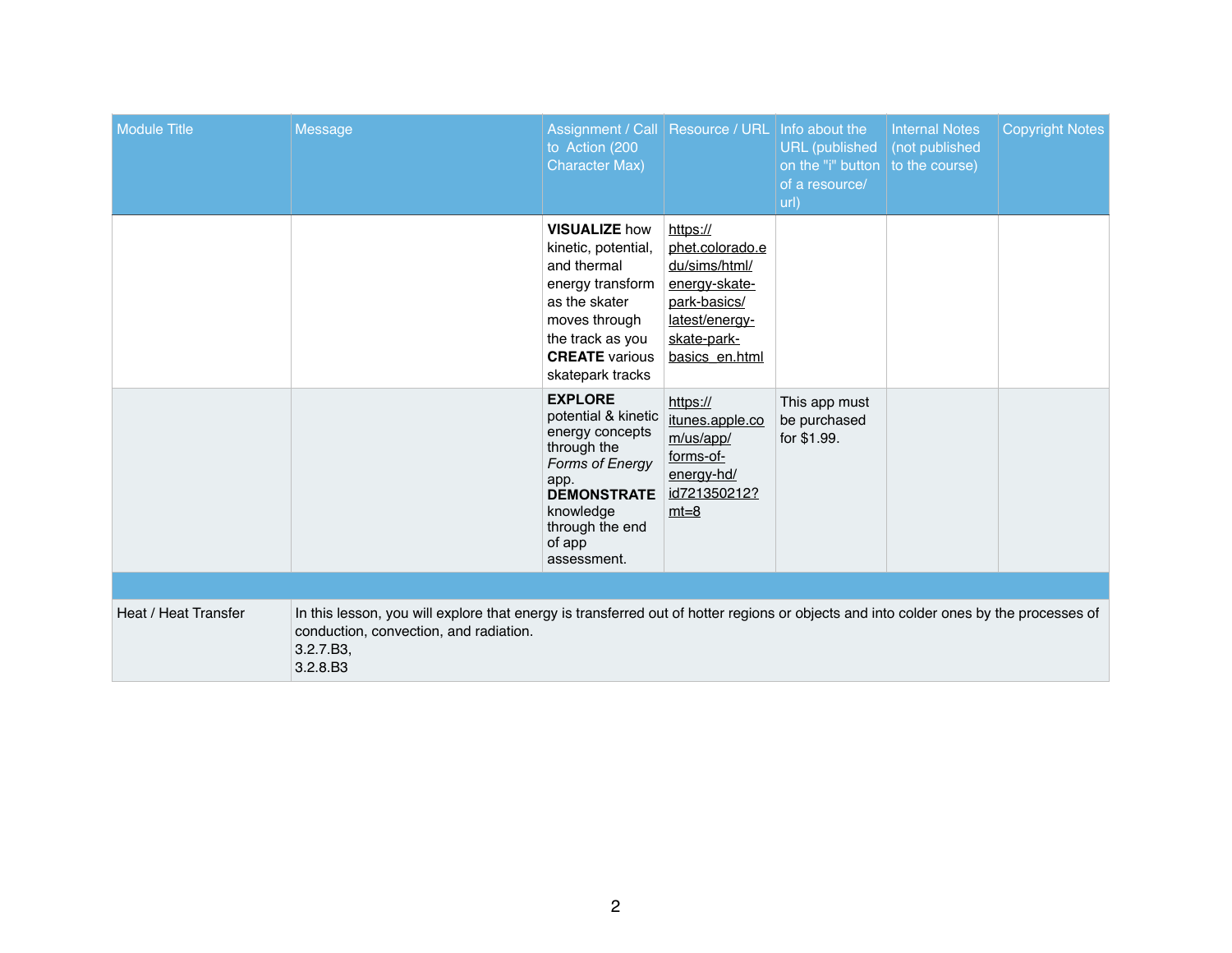| <b>Module Title</b> | <b>Message</b> | Assignment / Call   Resource / URL   Info about the<br>to Action (200<br><b>Character Max)</b>                                                                                      |                                                                                                                                        | URL (published   (not published<br>on the "i" button $\vert$ to the course)<br>of a resource/<br>url) | <b>Internal Notes</b> | <b>Copyright Notes</b> |
|---------------------|----------------|-------------------------------------------------------------------------------------------------------------------------------------------------------------------------------------|----------------------------------------------------------------------------------------------------------------------------------------|-------------------------------------------------------------------------------------------------------|-----------------------|------------------------|
|                     |                | <b>DIFFERENTIATE</b><br>between<br>conduction and<br>convection as<br>you WATCH this<br>podcast.                                                                                    | https://<br>itunes.apple.co<br>m/us/podcast/<br>heat-transfer-<br>convection-<br>conduction/<br>id491370565?<br>i=108810240&<br>$mt=2$ |                                                                                                       |                       |                        |
|                     |                | <b>BUILD</b> a game<br>describing<br>convection/<br>conduction/<br>radiation using<br>the TinyTaps App.                                                                             | https://<br>itunes.apple.co<br>m/us/app/<br>tinytap-make-<br>play-<br>educational/<br>id493868874?<br>$mt=8$                           |                                                                                                       |                       |                        |
|                     |                | <b>DISCOVER how</b><br>energy used by<br>friction changes<br>the distance an<br>object travels as<br>you RECORD<br>yourself sliding<br>an object over<br>three types of<br>surfaces | https://<br>itunes.apple.co<br>m/us/app/<br><i>icamera!/</i><br>id578144034?<br>$mt = 8$                                               |                                                                                                       |                       |                        |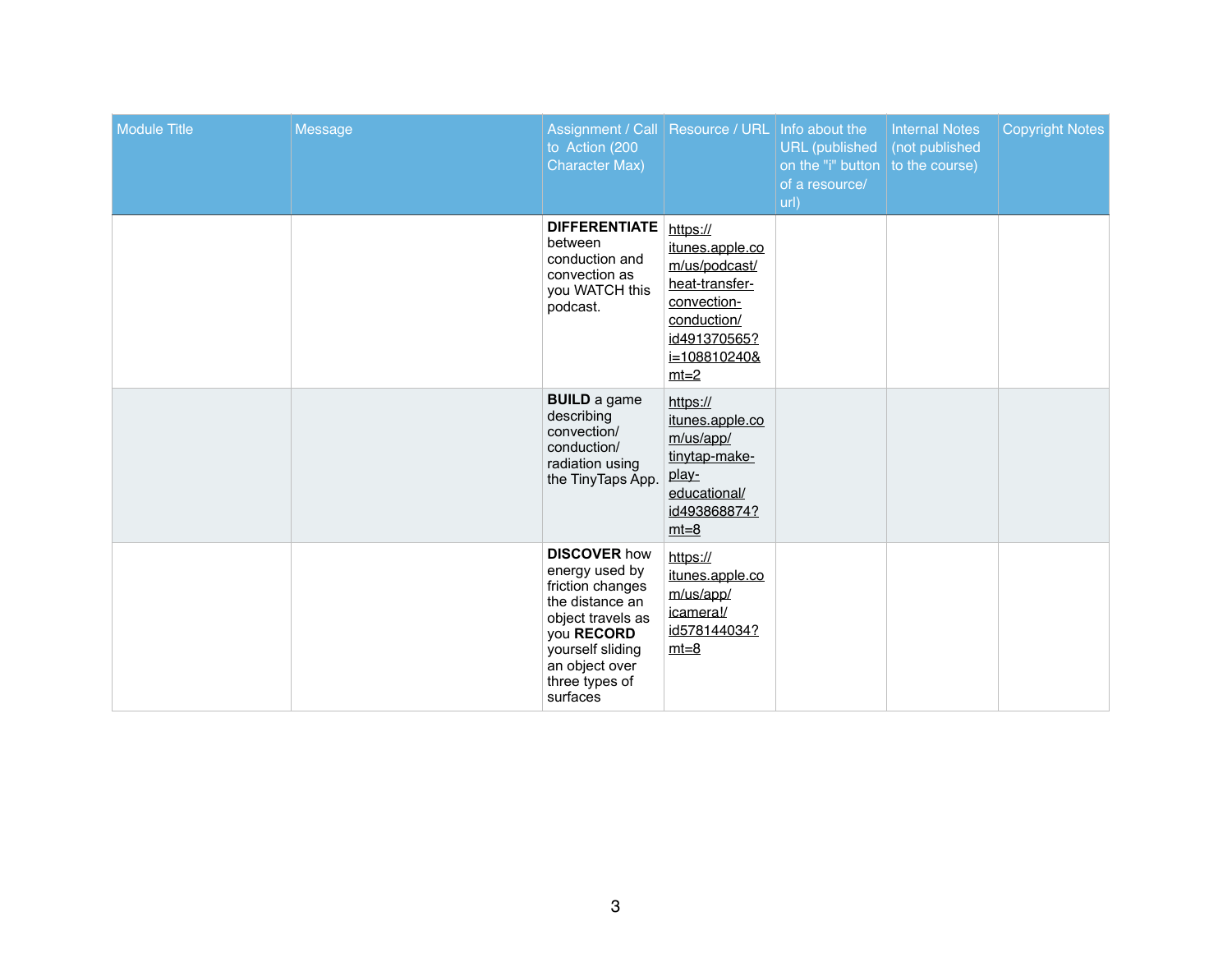| <b>Module Title</b> | <b>Message</b> | Assignment / Call   Resource / URL   Info about the<br>to Action (200<br><b>Character Max)</b>                                                         |                                                                                                                          | URL (published   (not published<br>on the "i" button $\vert$ to the course)<br>of a resource/<br>url) | Internal Notes | <b>Copyright Notes</b> |
|---------------------|----------------|--------------------------------------------------------------------------------------------------------------------------------------------------------|--------------------------------------------------------------------------------------------------------------------------|-------------------------------------------------------------------------------------------------------|----------------|------------------------|
|                     |                | <b>PRACTICE</b><br>identifying real-<br>life examples of<br>conduction,<br>convection, and<br>radiation as you<br><b>COMPLETE this</b><br>online quiz. | http://<br>study.com/<br>academy/<br>practice/quiz-<br>worksheet-<br>common-<br>mechanisms-of-<br>heat-<br>transfer.html |                                                                                                       |                |                        |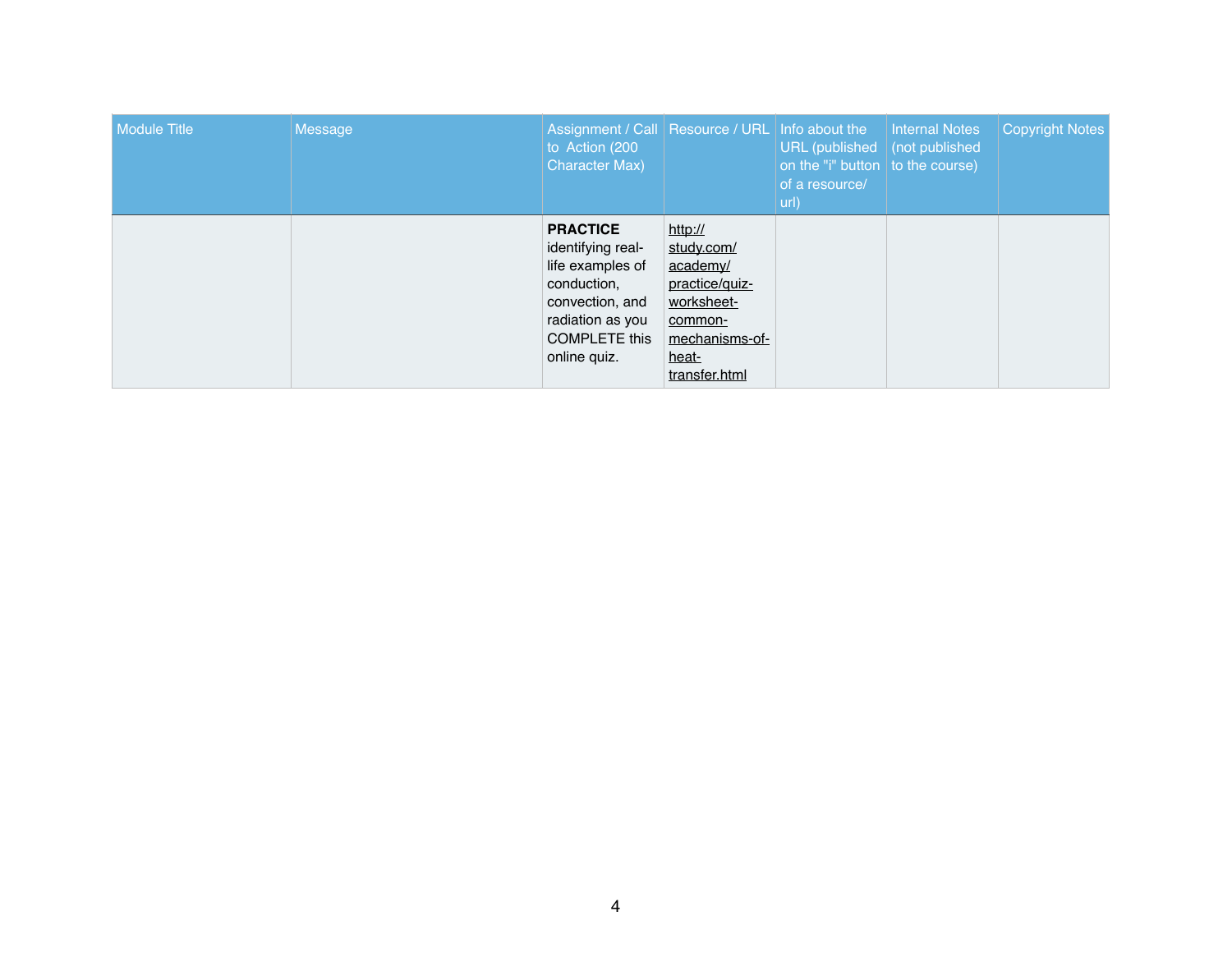| <b>MS Physical Science</b>                                                                                |                                                                                                                                                                                                                                                                                                                                                                                             |                                                                                                                                                      |                                                                                                                                                        |                                                                          |                                                                                           |  |  |
|-----------------------------------------------------------------------------------------------------------|---------------------------------------------------------------------------------------------------------------------------------------------------------------------------------------------------------------------------------------------------------------------------------------------------------------------------------------------------------------------------------------------|------------------------------------------------------------------------------------------------------------------------------------------------------|--------------------------------------------------------------------------------------------------------------------------------------------------------|--------------------------------------------------------------------------|-------------------------------------------------------------------------------------------|--|--|
| <b>Module Title</b>                                                                                       | <b>Message</b>                                                                                                                                                                                                                                                                                                                                                                              | <b>Assignment /</b><br><b>Call to Action</b><br>(200 Character<br>Max)                                                                               | <b>Resource /</b><br><b>URL</b>                                                                                                                        | Info about the<br><b>URL</b><br>the "i" button<br>of a resource/<br>url) | <b>Internal Notes Copyright</b><br>(not published Notes<br>(published on   to the course) |  |  |
| <b>Module IV:</b><br><b>Electricity, Magnetism &amp;</b><br><b>The Electromagnetic</b><br><b>Spectrum</b> | This module will focus on three big ideas of physical science:<br>--Magnetic and electric fields and charges interact with each other<br>--Waves are a repeating pattern of motion that transfers energy from place to place without overall displacement of matter.<br>--The electromagnetic spectrum arranges waves in terms of size and illustrates their applications in everyday life. |                                                                                                                                                      |                                                                                                                                                        |                                                                          |                                                                                           |  |  |
|                                                                                                           | Students will focus on the following essential questions:<br>--How is electricity produced?<br>--How are magnetism and electricity related?<br>--How are waves used to transfer energy and information?                                                                                                                                                                                     |                                                                                                                                                      |                                                                                                                                                        |                                                                          |                                                                                           |  |  |
|                                                                                                           |                                                                                                                                                                                                                                                                                                                                                                                             |                                                                                                                                                      |                                                                                                                                                        |                                                                          |                                                                                           |  |  |
| <b>Electricity and Magnetism</b>                                                                          | Students will explore that an electric current is created by the movement of electrons and this electric current can produce a<br>magnetic field.<br>3.2.7.B4,<br>3.2.8.B4                                                                                                                                                                                                                  |                                                                                                                                                      |                                                                                                                                                        |                                                                          |                                                                                           |  |  |
|                                                                                                           |                                                                                                                                                                                                                                                                                                                                                                                             | <b>LEARN</b> about<br>electricity and<br>how it is created<br>while you READ<br>this iBook.                                                          | https://<br>itunes.apple.co<br>m/us/book/<br>electricity-in-<br>everyday-life/<br>id557725020?<br>$mt=11$                                              |                                                                          |                                                                                           |  |  |
|                                                                                                           |                                                                                                                                                                                                                                                                                                                                                                                             | <b>VISUALIZE the</b><br>interaction of<br>charges as static<br>electric<br>interactions take<br>place as you<br><b>ENGAGE</b> in this<br>simulation. | https://<br>phet.colorado.e<br>du/sims/html/<br>balloons-and-<br>static-<br>electricity/<br>latest/balloons-<br>and-static-<br>electricity_en.h<br>tml |                                                                          |                                                                                           |  |  |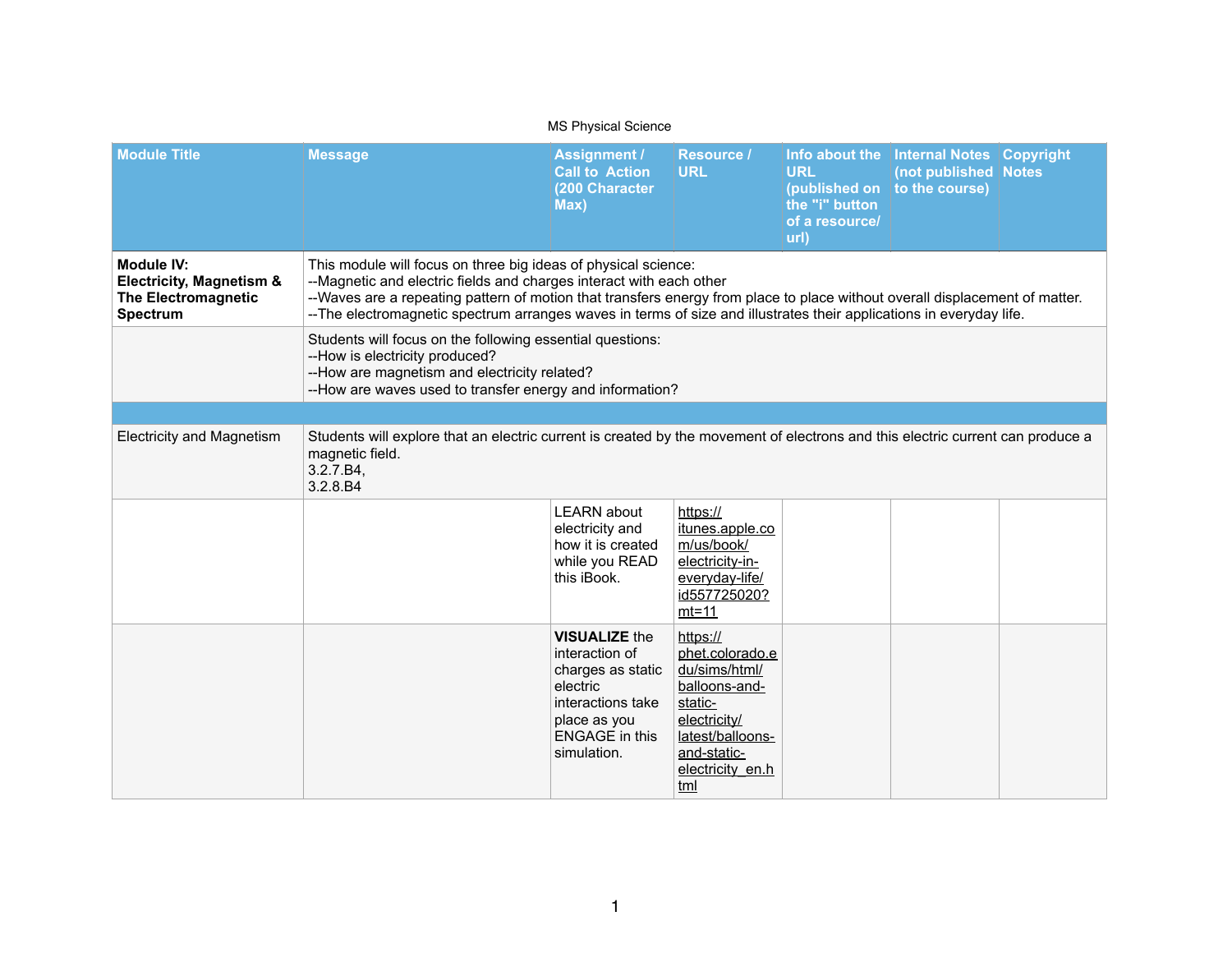| <b>Module Title</b>             | <b>Message</b>                                                                                                                                                              | <b>Assignment /</b><br><b>Call to Action</b><br>(200 Character<br>Max)                                                             | <b>Resource /</b><br><b>URL</b>                                                                                         | <b>URL</b><br>(published on<br>the "i" button<br>of a resource/<br>url) | Info about the   Internal Notes   Copyright<br>(not published Notes<br>to the course) |  |
|---------------------------------|-----------------------------------------------------------------------------------------------------------------------------------------------------------------------------|------------------------------------------------------------------------------------------------------------------------------------|-------------------------------------------------------------------------------------------------------------------------|-------------------------------------------------------------------------|---------------------------------------------------------------------------------------|--|
|                                 |                                                                                                                                                                             | <b>REVIEW and</b><br><b>ENGAGE in</b><br>electricity<br>production and<br>safety while using<br>the Two Thirty<br>Volts app.       | https://<br><u>itunes.apple.co</u><br>m/us/app/<br>twothirtyvolts-<br>electricity/<br>id502514595?<br>$mt=8$            |                                                                         |                                                                                       |  |
|                                 |                                                                                                                                                                             | <b>DIFFERENTIATE</b><br>between the two<br>types of objects<br>as you WATCH<br>this podcast<br>about conductors<br>and insulators. | https://<br>itunes.apple.co<br>m/us/podcast/<br>everyday-<br>science/<br>id335224398?<br>$mt=2$                         |                                                                         |                                                                                       |  |
|                                 |                                                                                                                                                                             |                                                                                                                                    |                                                                                                                         |                                                                         |                                                                                       |  |
| The Electromagnetic<br>Spectrum | In this lesson, you will explore how the electromagnetic spectrum is arranged as well as the various types of waves, including<br>sound and light.<br>3.2.7.B5,<br>3.2.8.B5 |                                                                                                                                    |                                                                                                                         |                                                                         |                                                                                       |  |
|                                 |                                                                                                                                                                             | <b>REVIEW wave</b><br>properties such<br>as wave length,<br>frequency, and<br>amplitude as you<br><b>WATCH this</b><br>podcast.    | https://<br>itunes.apple.co<br>m/us/podcast/<br>properties-of-<br>waves/<br>id380230962?<br>i=84486468&m<br><u>t=2#</u> |                                                                         |                                                                                       |  |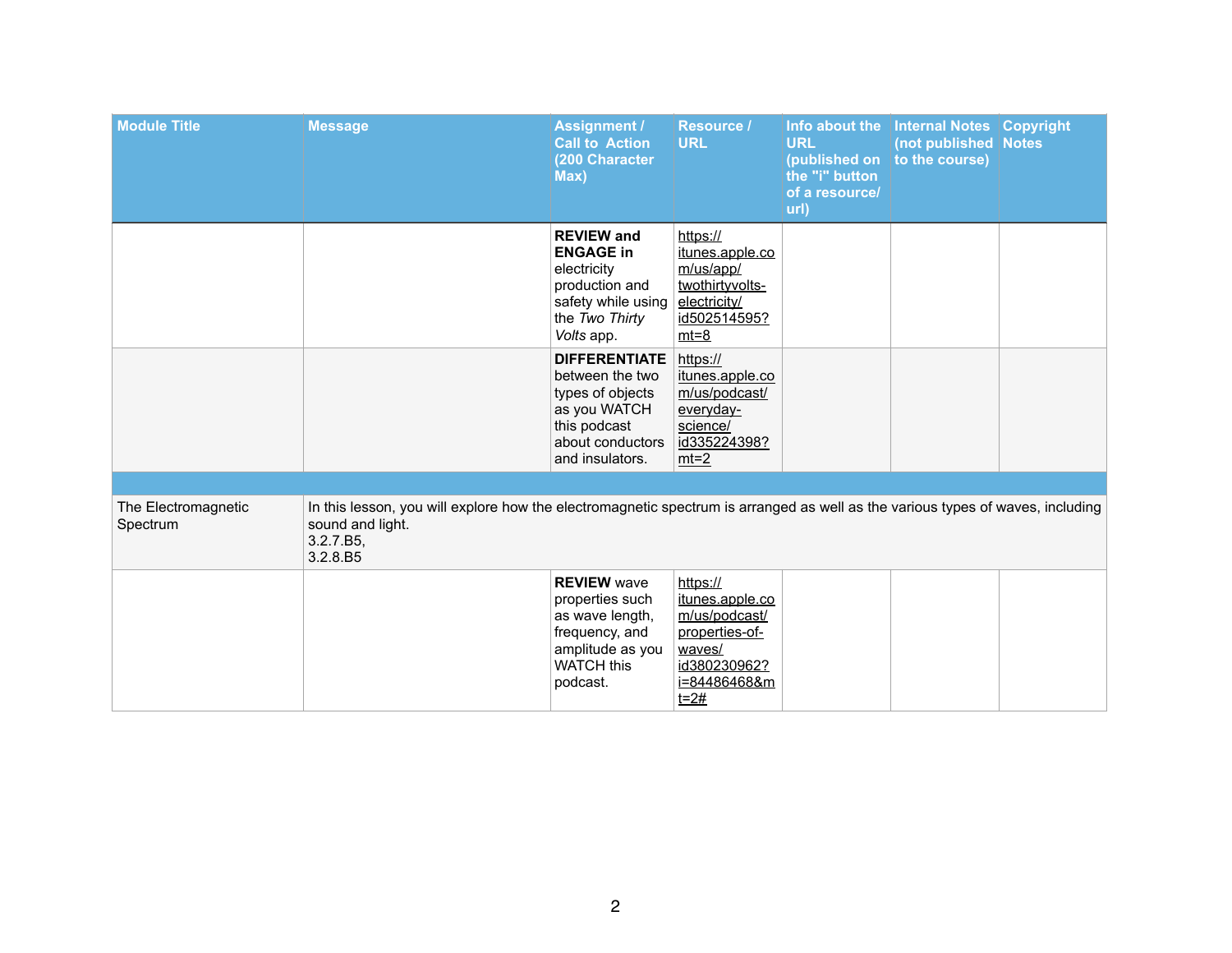| <b>Module Title</b> | <b>Message</b> | <b>Assignment /</b><br><b>Call to Action</b><br>(200 Character<br>Max)                                                                | <b>Resource /</b><br><b>URL</b>                                                                                       | Info about the<br><b>URL</b><br>(published on<br>the "i" button<br>of a resource/<br>url) | <b>Internal Notes Copyright</b><br>(not published Notes<br>to the course) |  |
|---------------------|----------------|---------------------------------------------------------------------------------------------------------------------------------------|-----------------------------------------------------------------------------------------------------------------------|-------------------------------------------------------------------------------------------|---------------------------------------------------------------------------|--|
|                     |                | <b>RECOGNIZE</b><br>how altering the<br>properties of<br>waves causes the<br>wave to change<br>as you ENGAGE<br>in this simulation.   | https://<br>phet.colorado.e<br>du/sims/html/<br>wave-on-a-<br>string/latest/<br>wave-on-a-<br>string_en.html          |                                                                                           |                                                                           |  |
|                     |                | <b>SUMMARIZE the</b><br>different regions<br>of the<br>Electromagnetic<br>Spectrum as you<br><b>COMPLETE this</b><br>reference sheet. | https://<br>itunes.apple.co<br>m/us/course/<br>em-spectrum-<br>comparison/<br>id917010226?<br>i=331560174&<br>$mt=2#$ |                                                                                           |                                                                           |  |
|                     |                | <b>LEARN</b> to identify<br>the various<br>regions of the<br>electromagnetic<br>spectrum as you<br><b>WATCH this</b><br>video.        | http://<br>youtube.com/<br>watch?<br>v=WABthIGTy7<br>4                                                                |                                                                                           |                                                                           |  |
|                     |                | LEARN about the<br>electromagnetic<br>spectrum as you<br>TOUR this site.                                                              | http://<br>missionscience<br>.nasa.gov/ems/                                                                           |                                                                                           |                                                                           |  |
|                     |                | <b>VISUALIZE how</b><br>primary colors<br>interact to form<br>secondary colors<br>as you ENGAGE<br>in this simulation.                | https://<br>phet.colorado.e<br>du/sims/html/<br>color-vision/<br>latest/color-<br>vision en.html                      |                                                                                           |                                                                           |  |